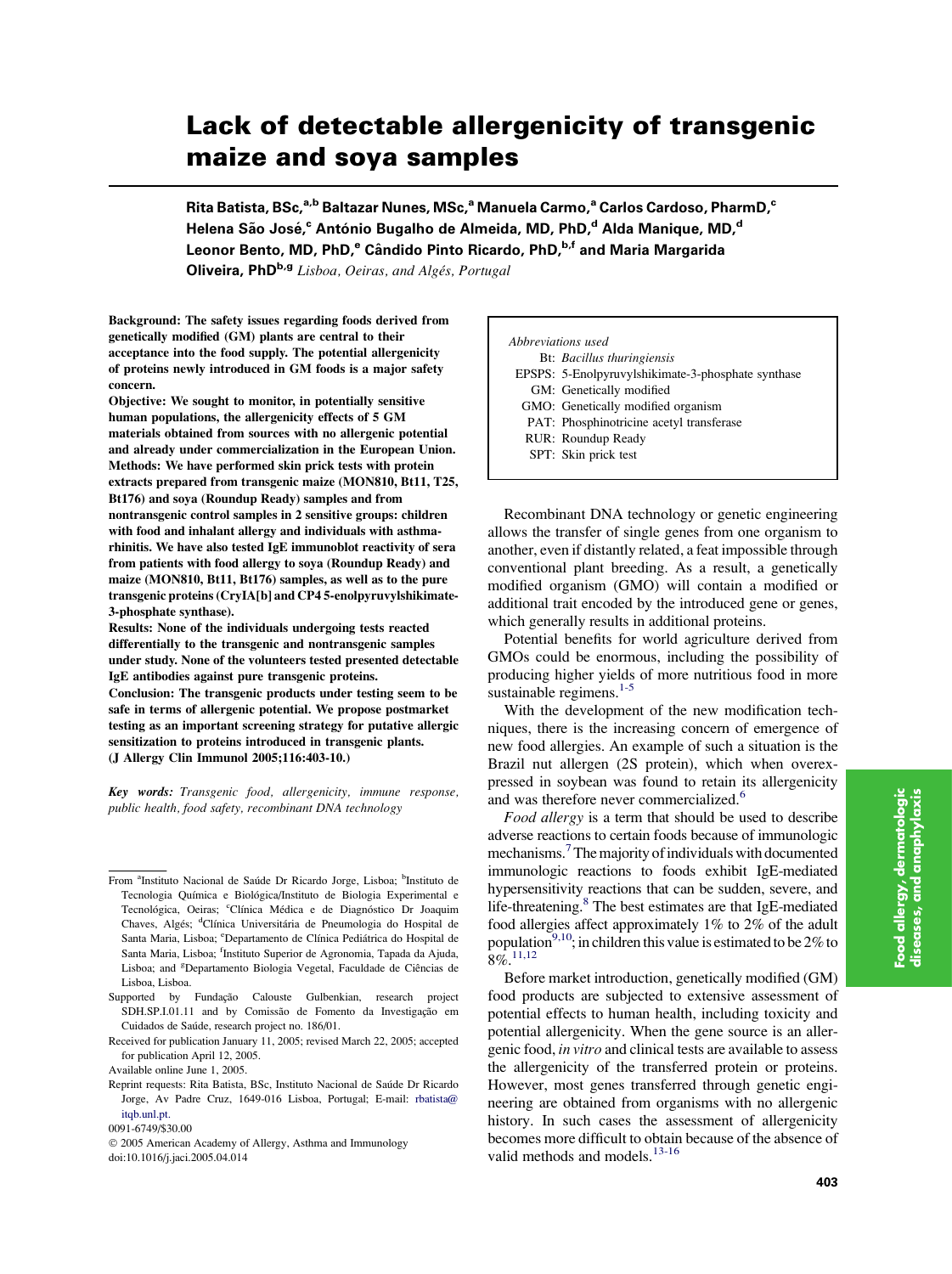| <b>Material</b>                   | <b>Characteristics</b>                                                                                           | Date of<br>commercialization | Responsible<br>company        | Origin and<br>certification of<br>the material                              | <b>Method of testing</b><br>and human<br>population studied                                                                                                                          |
|-----------------------------------|------------------------------------------------------------------------------------------------------------------|------------------------------|-------------------------------|-----------------------------------------------------------------------------|--------------------------------------------------------------------------------------------------------------------------------------------------------------------------------------|
| 2% GM<br>Bt11 maize               | Insect resistance (CryIA[b]<br>gene) and ammonium<br>glufosinate tolerance<br>(PAT gene); 35S pro;<br>NOS $3'$ t | 1998                         | Syngenta                      | Institute of Reference<br>Materials and<br><b>Measurements</b><br>certified | SPTs in a population<br>of allergic children<br>$(27$ individuals);<br>IgE immunoblot<br>reactivity assay with sera<br>from patients with food<br>allergy (57 individuals)           |
| 100% GM<br>Bt176 maize            | Insect resistance (CryIA[b]<br>gene) and ammonium<br>glufosinate tolerance<br>(PAT gene); 35S pro; 35S t         | 1997                         | Syngenta                      |                                                                             | SPTs in a population<br>of allergic children<br>(27 individuals);<br>IgE immunoblot<br>reactivity assay with<br>sera from patients<br>with food allergy<br>(57 individuals)          |
| 100% GM<br>T <sub>25</sub> maize  | Ammonium glufosinate<br>tolerance (PAT gene);<br>35S pro; 35S t                                                  | 1998                         | <b>Bayer Crop</b><br>Sciences | National Service of<br><b>Plant Protection</b><br>(DGPC); not certified     | SPTs in a population of<br>patients with asthma-<br>rhinitis (50 individuals)                                                                                                        |
| 100% GM<br><b>MON810</b><br>maize | Insect resistance (CryIA[b]<br>gene); 35S pro; NOS3' t                                                           | 1998                         | Monsanto                      |                                                                             | SPTs in a population<br>with asthma-rhinitis<br>$(50$ individuals); IgE<br>immunoblot reactivity<br>assay with sera from<br>patients with food allergy<br>(24 of the 57 individuals) |
| 5% GM<br>RUR soya                 | Gliphosate resistance<br>(CP4EPSPS gene);<br>35S pro; NOS 3' t                                                   | 1996                         | Monsanto                      | Institute of Reference<br>Materials and<br><b>Measurements</b><br>certified | SPTs in a population of<br>allergic children (27<br>individuals); IgE<br>immunoblot reactivity<br>assay with sera from<br>patients with food allergy<br>(57 individuals)             |

#### <span id="page-1-0"></span>TABLE I. Transgenic flour products tested in SPTs and in IgE Immunoblot reactivity assays

35S pro, 35S Cauliflower Mosaic Virus promoter; 35S t, 35S Cauliflower Mosaic Virus terminator; NOS 3' t, Agrobacterium tumefaciens nopaline synthase terminator; DGPC, Direcçao Geral de Protecção de Culturas.

In this study we have monitored the IgE response of allergy-sensitive populations to GM maize and soya products (Table I). The transgenes in maize and soya were obtained from sources with no allergenic history and approved for human consumption in the European Union. The IgE response of the same individuals to nonmodified products was also analyzed for comparison.

#### METHODS

This study was evaluated and approved by the Research Ethic Committees of the Hospital of Santa Maria and the National Institute of Health, Lisbon, Portugal. All individuals participating in this study or their parents also provided informed consent.

#### Food inquiry

Because of the fact that IgE-mediated allergic reactions require prior exposure, resulting in sensitization, we have performed a food inquiry to evaluate the consumption of soya and maize food-derived products. Bearing in mind that since 1998 all the GM products under testing were approved for commercialization in the European Union (Table I), we assumed that consumption of maize and soya food-derived products implied a consumption of GM soya and maize.

The food inquiry was performed on 106 healthy volunteers to find out which maize- and soya-derived products (from a list of 205 different products) they had already consumed. The population studied included individuals with ages from 1 to 41 years, with an average of 12.4 years (48 male and 58 subjects).

## Transgenic quality of the noncertified flour samples

In addition to the 3 noncertified transgenic products listed in Table I, nontransgenic analogues were also tested as controls. For the noncertified material (Table I), we have first confirmed the transformation event and the absence of cross-contamination among them.

For these analyses, DNA was isolated by using the cetyltrimethylammonium bromide method, $17$  with 3 replicas per sample. DNA quality and concentration were analyzed by means of agarose gel electrophoresis, and maize-specific amplifiable DNA was detected by using PCR amplification of a 226-bp sequence from the maize invertase gene.<sup>18</sup>

The presence or absence of the 35S Cauliflower Mosaic Virus promoter in the transgenic (Table I) and control samples was checked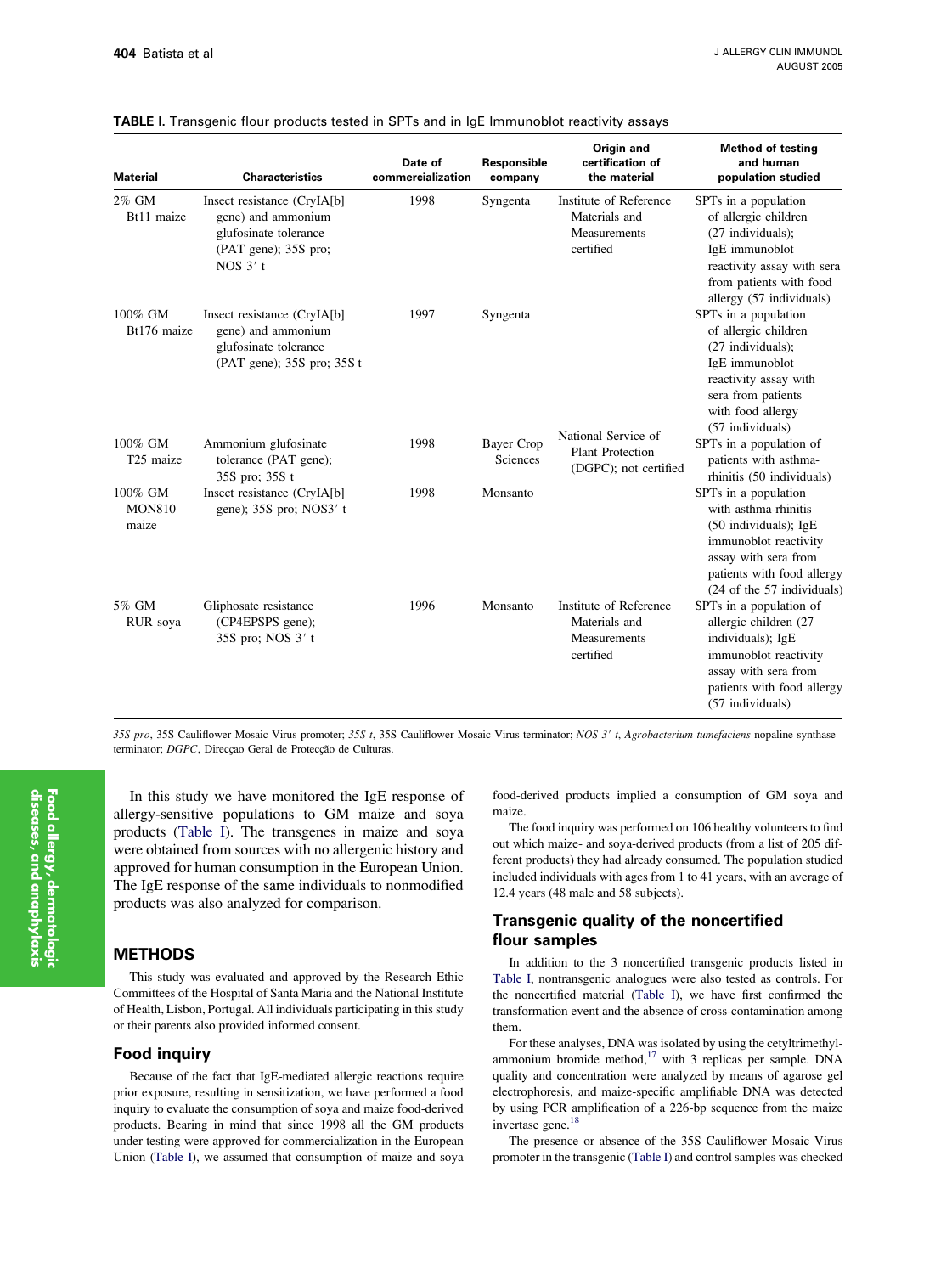by using standard protocols for the amplification of a 195-bp DNA sequence.<sup>[18](#page-7-0)</sup>

Transformation event–specific PCR reactions were performed to verify the presence of MON810, T25, and Bt176 transgenic events.<sup>18</sup> Different internal controls were always used to detect putative contaminations. In each case whole or digested (HaeIII or HinfI) PCR product size was compared with expected values.<sup>18</sup>

## Preparation of protein extracts for human skin prick testing and IgE immunoblot reactivity

Maize and soya protein extracts were made by Laboratorios Leti, SL (Madrid, Spain) according to approved pharmaceutical preparative and safety procedures for the production of diagnostic skin prick test (SPT) materials. About 10 g of each of the maize and soya flour samples was extracted for 16 hours in 1:20 (wt/vol) PBS (pH 7.4). After centrifugation, the pellet was discarded, and the supernatant was extensively dialyzed against bidistilled water. The extracts were centrifuged, filter sterilized, and freeze-dried. For human SPTs, the extracts were resuspended to 10 mg/mL maize or soya freeze-dried material (approximately 2 mg of total protein/mL for MON810, Bt11, Bt176, and control samples; approximately 3 mg of total protein/mL for T25 and control samples; and approximately 3.5 mg of total protein/mL for Roundup Ready [RUR] and control samples).

For the IgE immunoblot reactivity assay conducted with sera from patients with food allergy, we used an extract prepared with food to which the person undergoing the test was allergic as a positive control extract. Four grams of food material was homogenized in liquid nitrogen and precipitated with 20 mL of 10% trichloroacetic acid (wt/vol) in cold acetone containing 20 mM dithiothreitol for 1 hour at  $-20$ °C. The precipitate was collected by means of centrifugation (15 minutes at 14,000 $g$  at 4°C), washed twice with 20 mM dithiothreitol in cold acetone, and allowed to dry completely.

## Quality of transgenic proteins in maize and soya extracts

ELISA GMO Check Bt maize test kit (SDI Europe, London, United Kingdom) was used to evaluate the presence-absence of Bt CryIA(b) protein in the lyophilized extracts prepared by Laboratorios Leti. Ten milligrams of dry extract was resuspended in 200 µL of the kit extraction buffer provided, and all nonsoluble material was removed by means of centrifugation (10 minutes at 11,000g). The manufacturer's instructions were followed thereafter, using approximately 200  $\mu$ g of total protein.

To evaluate the presence or absence of CP4 5-enolpyruvylshikimate-3-phosphate synthase (CP4EPSPS) protein in RUR soya and nontransgenic analogues, the lyophilized materials were tested with an ELISA GMO Check RUR Soya Grain test kit (Strategic Diagnostics Inc). Five milligrams of dry extract was diluted in 200  $\mu$ L of kit extraction buffer. The nonsoluble material was removed by means of centrifugation (10 minutes at 11,000g). The manufacturer's instructions were followed thereafter, using approximately  $2.5 \mu g$ of total protein.

Thirty micrograms of each sample was also run by means of SDS-PAGE and immunobloted with rabbit anti-Bt CryIA(b) polyclonal antibodies (RDI, Flanders, NJ) or goat anti-CP4EPSPS serum (Monsanto Co, St Louis, Mo; see description below).

It was impossible to obtain commercial anti-phosphinotricine acetyl transferase (anti-PAT) antibodies, and there is no commercially available ELISA kit for PAT. We therefore decided to use the Trait LL corn grain test kit (Strategic Diagnostics Inc) to evaluate the presence or absence of PAT in Bt176, Bt11, T25, and nontransgenic analogues. This kit uses PAT-specific antibodies coupled to a color reagent and incorporated into strips, allowing the detection of PAT in an extract

through color development. Ten milligrams of lyophilized samples was diluted in the kit buffer provided, and  $100 \mu L$  of each sample (approximately  $200 \mu$ g of total protein) was eluted along the strip.

For protein quantification, the Bio-Rad protein assay (Bio-Rad laboratories) was used, with turkey albumin (Merck) as a standard.

#### Skin testing of the 2 populations

Skin tests were performed in 2 human populations with positive histories of food allergy, inhalant allergy, or both, as well as a positive SPT response for related allergens; one group was composed of 27 children with food and inhalant allergy from the Paediatrics Allergy Department of the Hospital of Santa Maria, and the other was composed of 50 patients with asthma-rhinitis from the University Clinic of Pneumology from the Hospital of Santa Maria (see Tables E1 and E2 in the Online Repository in the online version of this article at www.mosby.com/jaci). The children were tested with the extracts of Bt176, Bt11, RUR, and nontransgenic analogues; for the asthma-rhinitis population, we used the extracts of MON810, T25, and nontransgenic analogues for testing [\(Table I\)](#page-1-0).

Skin tests were performed by using the prick procedure,<sup>[19](#page-7-0)</sup> and results were read after 20 minutes. The results were classified as positive when the larger diameter of the wheal exceeded 3 mm. Histamine hydrochloride, 10 mg/mL (Leti), was used as a positive control, and Phenolate saline serum with glycerine (Leti) was used as a negative control.

All the protein extracts were first tested on a control population of 20 nonallergic healthy individuals.

# Sera for the IgE immunoblot reactivity assay

Patient sera were provided by the Joaquim Chaves Clinic and were obtained from 57 individuals who had a positive history of documented food allergy, as well as a positive value equal to or higher than class 3 on specific UniCAP test (Pharmacia Diagnostics, Seixal, Portugal; see Table E3 in the Online Repository in the online version of this article at www.mosby.com/jaci). All 57 sera were first assayed for reactivity against nontransgenic maize and soya by means of specific IgE UniCAP testing. The sera were then tested for IgE immunoblot reactivity against Bt11, Bt176 maize, and RUR soya, as well as against nontransgenic analogues [\(Table I](#page-1-0)). MON810 maize and its nontransgenic analogue, as well as pure CryIA(b) (Research Diagnostics, Inc) and CP4EPSPS (Monsanto Co), were used to test the IgE immunoblot reactivity of sera of the 24 more sensitive patients [\(Table I\)](#page-1-0).

## SDS-PAGE and protein transfer to nitrocellulose membranes

Samples were diluted 1:2 in sample buffer (0.125 M Tris-HCl [pH 6.8], 4% SDS, 20% vol/vol glycerol, 0.2 M dithiothreitol, and 0.02% bromophenol blue) and boiled for 5 minutes before electrophoresis in a 0.75-mm-thick 10% acrylamide gel with 4% stacking gel. $^{20}$  After electrophoresis, the proteins were blotted onto hybond ECL nitrocellulose membranes (Amersham Biosciences, Carnaxide, Portugal) by means of wet transfer in 25 mM Tris, 192 mM glycine, 0.1% SDS, and 20% methanol for 1 hour at 75V at room temperature.

## IgE immunoblot reactivity assay of sera from patients with food allergy

The detection of patient sera IgE reactivity was carried out after electrophoresis of 30  $\mu$ g (60  $\mu$ g/cm gel width) of MON810, Bt11, Bt176, and RUR transgenic samples and nontransgenic analogues and 25 ng (50 ng/cm gel width) of pure CryIA(b) and CP4EPSPS and transfer to nitrocellulose membrane.

Blots were blocked overnight at 4°C with PBS-T (58 mM  $Na<sub>2</sub>HPO<sub>4</sub>$ , 17 mM  $NaH<sub>2</sub>PO<sub>4</sub>$ ,  $H<sub>2</sub>O$ , 68 mM NaCl, and 0.2% Tween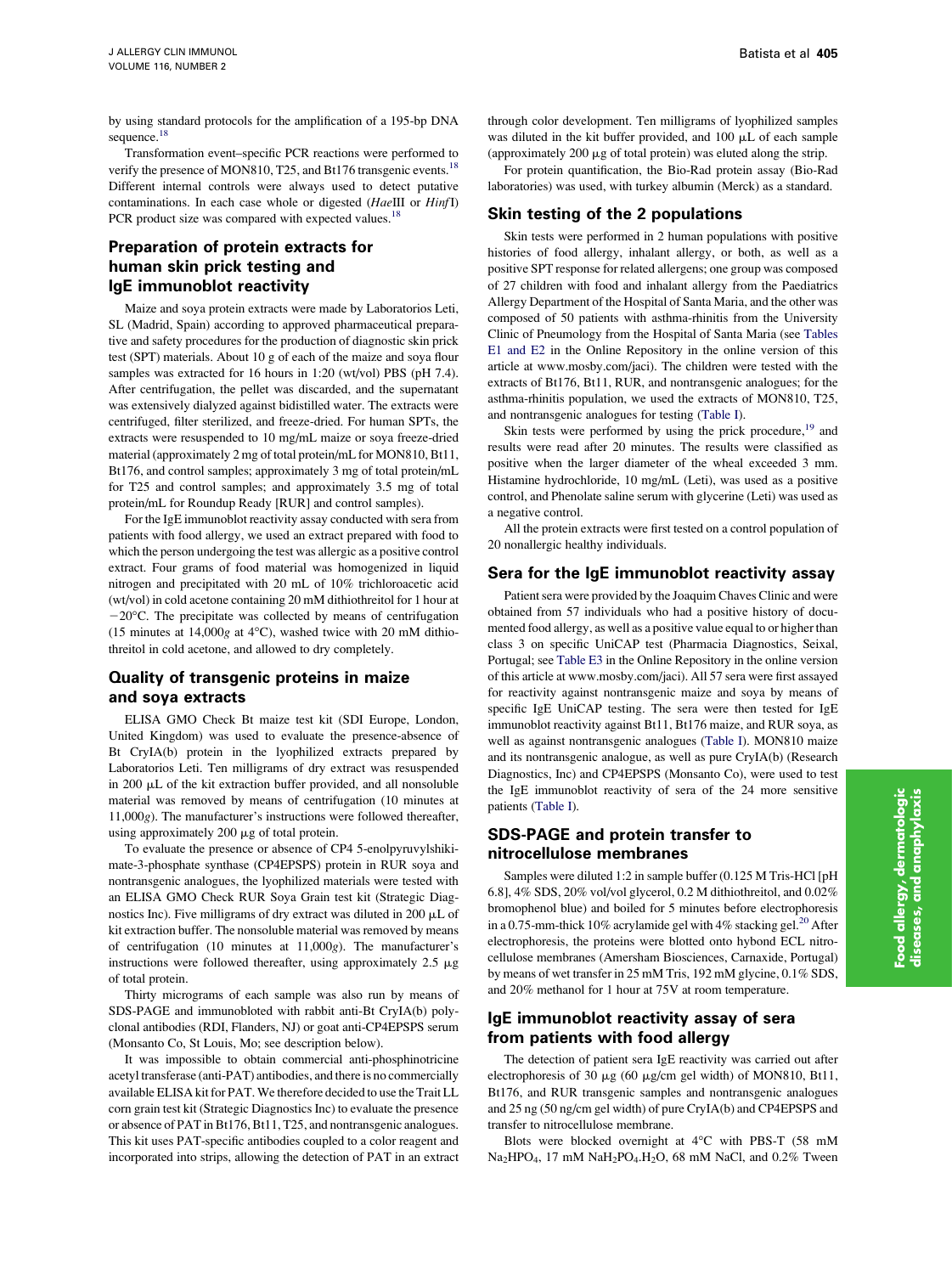|                 | n   | Mean number of consumed<br>products with maize or soya<br>$(\lambda$ estimates) |               | Probability of consumption of products<br>with transgenic protein |                 |
|-----------------|-----|---------------------------------------------------------------------------------|---------------|-------------------------------------------------------------------|-----------------|
|                 |     |                                                                                 | 95% CI        | $P = .235$                                                        | 95% CI          |
| Total           | 106 | 39.3                                                                            | 35.2-43.4     | 0.999902                                                          | 0.99974-0.99999 |
| <b>Sex</b>      |     |                                                                                 |               |                                                                   |                 |
| Male            | 48  | 34.8                                                                            | 29.2-40.4     | 0.999959                                                          | 0.99895-0.99993 |
| Female          | 58  | 43.0                                                                            | 37.1-48.2     | 0.999719                                                          | 0.99983-0.99999 |
| Age group $(y)$ |     |                                                                                 |               |                                                                   |                 |
| $<$ 5           | 20  | 29.5                                                                            | 22.6-36.3     | 0.999024                                                          | 0.99506-0.99980 |
| $5 - 10$        | 56  | 41.1                                                                            | 35.2-46.9     | 0.999936                                                          | 0.99974-0.99998 |
| $10-25$         | 11  | 48.8                                                                            | $35.6 - 62.0$ | 0.999990                                                          | 0.99976-1.00000 |
| >25             | 19  | 38.9                                                                            | 27.5-50.3     | 0.999893                                                          | 0.99844-0.99999 |

<span id="page-3-0"></span>TABLE II. Results of the food inquiry regarding the probability of an individual having consumed a transgenic maize or soya sample

n, Number of valid responses; P, probability of one product with maize or soya having transgenic proteins (Instituto de Biologia Experimental e Tecnológica Good Laboratory Practices Microbiology laboratory data).

20) and 5% skimmed milk powder (or 3% BSA for patients with milk allergy) and washed with PBS-T before incubation in serum diluted 1:10 in blocking solution for 1 hour and 30 minutes at room temperature. After washing with PBS-T, the membranes were incubated for 1 hour at room temperature in alkaline phosphatase– conjugated monoclonal anti-human IgE (Southern Biotechnology Associates, Birmingham, Ala) diluted 1:2000 in blocking solution, washed with PBS-T and assay buffer, and incubated for 5 minutes with CDP-Star solution with Nitro-Block II enhancer (Tropix Western-Star Immunodetection System).

Blots were observed after exposure (5 seconds-30 minutes) to a high-performance chemiluminescence Hyperfilm ECL (Amersham Biosciences).

## Immunoblot detection of Bt CryIA(b) and CP4EPSPS

The procedure was identical to the one described for IgE immunobloting of patient's sera, with the following differences. For Bt CryIA(b), the first antibody incubation was performed in rabbit anti-Bt CryIA(b) polyclonal (Research Diagnostics, Inc) diluted 1:1400 in blocking solution, and the second antibody incubation was performed in goat anti-rabbit IgG-AP conjugate (Tropix-Applied Biosystems, Porto, Portugal) diluted 1:2800 in blocking solution. For CP4EPSPS, the first antibody incubation was performed in goat anti-CP4EPSPS serum (Monsanto Co) diluted 1:5000 in blocking solution, and the second antibody incubation was performed in anti-goat IgG-alkaline phosphatase conjugate (Sigma, Sintra, Portugal) diluted 1:2500 in blocking solution.

#### Statistical analysis

To estimate the probability of one individual from the Portuguese population having once been in contact with transgenic proteins present in maize or soya foods, we used (1) the results from the food inquiry and (2) the percentage data of maize and soya products with detectable transgenic proteins provided by Instituto de Biologia Experimental e Tecnológica Good Laboratory Practices Microbiology laboratory. This laboratory is one of the 2 national laboratories responsible for food GMO detection.

Assuming that the number of products with maize or soya consumed by the population is a Poisson random variable with the expected value  $\lambda$  and that the probability of an individual having consumed a product with transgenic proteins (provided he or she had consumed n products with maize or soya) is modeled by using binomial distributions<sup>[21](#page-7-0)</sup> (n = number of experiences, p = probability of one product with maize or soya having transgenic proteins), we can then calculate the probability of one individual having been in contact with transgenic proteins, which is  $1-e^{-\lambda p}$ .

To estimate this probability, we used as  $\lambda$  the mean number of consumed products with maize or soya obtained in the survey, and as p the proportion of maize and soya products detected with transgenic proteins calculated by using the Instituto de Biologia Experimental e Tecnológica Good Laboratory Practices Microbiology laboratory data during the last 2 years.

## RESULTS

#### Food inquiry

All 106 individuals participating in this inquiry consumed some of the 205 products presented. The extreme cases, with lower and higher numbers of consumed products, were relative to a 1-year-old and 9-year-old girl with 4 and 129 consumed products, respectively. The mean of consumed products with maize and soya was 39.3 (95% CI, 35.2-43.4), and the probability of an individual having eaten GM food was near 100% (Table II).

## Transgenic quality of the noncertified flour samples

All 6 tested samples (Bt176, T25, MON810, and the nontransgenic analogues) showed the expected bands when checking for amplifiable maize DNA (data not shown), and only the 3 transgenic samples showed the expected amplicon of the 35S promoter (data not shown).

The final confirmation that all the samples tested were correctly labeled and that there was no cross-contamination among them was obtained from construct-specific PCR ([Fig 1](#page-4-0)). As expected, the digestion of the obtained amplicons confirmed the accuracy of the specific PCR (data not shown).

## Quality of transgenic proteins in maize and soya extracts

As described in the Methods section, Laboratorios Leti protein extracts were tested for the presence of the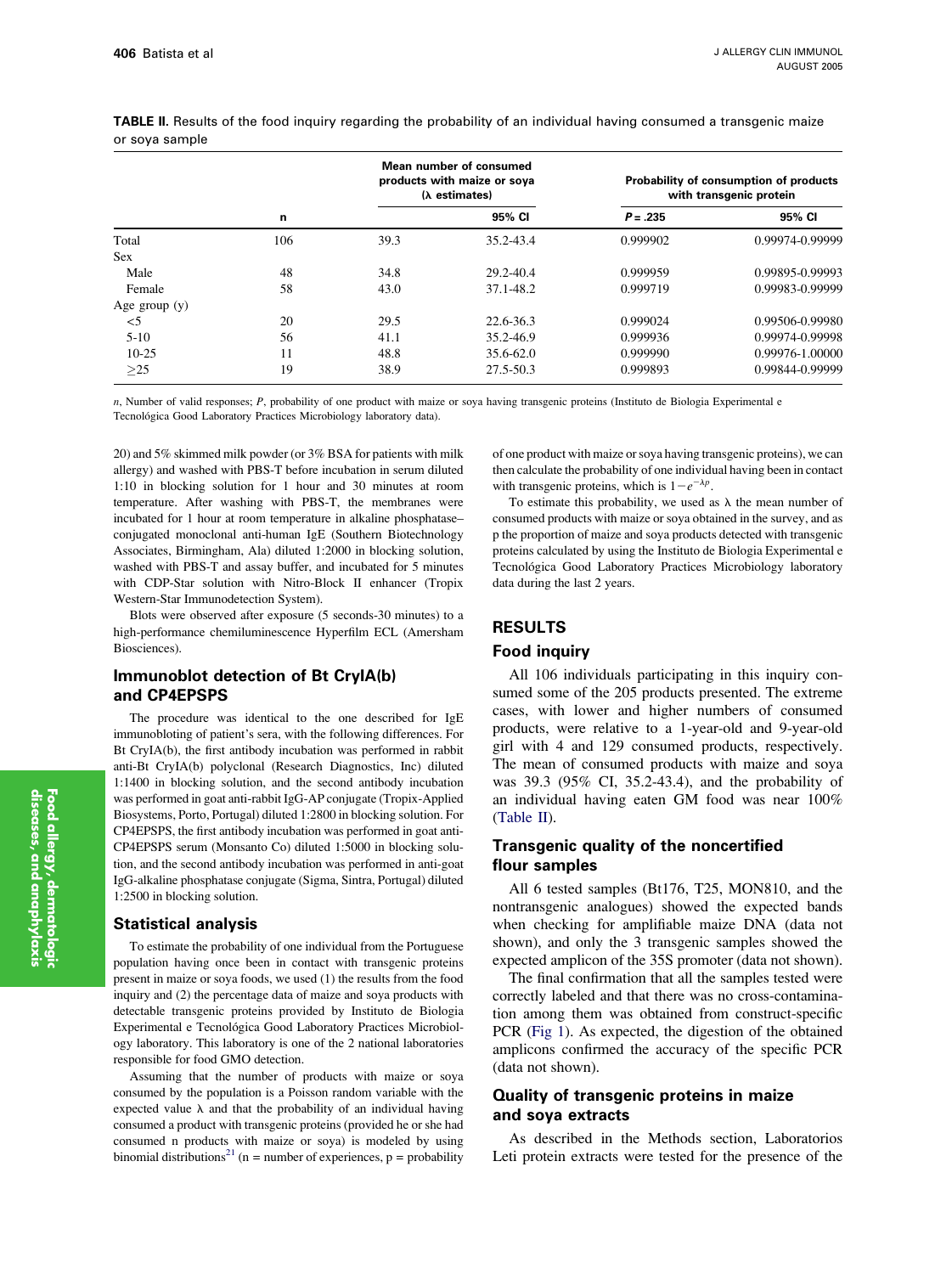<span id="page-4-0"></span>

FIG 1. Construct-specific PCR for the detection of modified DNA sequences from T25, Bt176, and MON810 maize. M, 100-bp DNA ladder; MM, Mastermix; BI, DNA extraction blank; T25-, Bt176-, MON810-, non-GM controls;  $T25+$ ,  $Bt176+$ ,  $MON810+$ , 100% GM T25, Bt176, and MON810 maize, respectively.



FIG 2. Western blot for the detection of CryIA(b) protein in Laboratorios Leti protein extracts. I, 10% Acrylamide SDS-PAGE; II, immunoblot with rabbit anti-Bt CryIA(b) polyclonal. M, Molecular weight marker; Bt11-, MON810-, Bt176-, non-GM controls; Bt11+, MON810+, Bt176+, GM material 2% Bt11, 100% MON810, and 100% Bt176, respectively.

transgenic proteins under testing. CryIA(b) was detected by using ELISA (data not shown) and Western blotting (Fig 2) in MON810, Bt11, and Bt176 extracts and was absent from the nontransgenic control analogues. CP4EPSPS was also detected by means of ELISA (data not shown) and Western blotting [\(Fig 3](#page-5-0)) in RUR extract and was absent from the nontransgenic analogue. Both pure CryIA(b) and CP4EPSPS proteins were detected with the respective specific antibodies (data not shown).

In T25, Bt11, and Bt176 samples PAT protein was detected in 200  $\mu$ g of total protein solutions by using the Trait LL corn grain test kit. With this system, we have also confirmed the absence of PAT in nontransgenic analogues (data not shown).

#### Allergenicity tests

Skin testing of the 2 populations. Only individuals with maize sensitivity, soybean sensitivity, or both had positive results against the protein extracts under testing; however, none of the volunteers reacted differentially to GM versus non-GM samples [\(Table III](#page-5-0) and Tables E1 and E2 in the Online Repository in the online version of this article at www.mosby.com/jaci).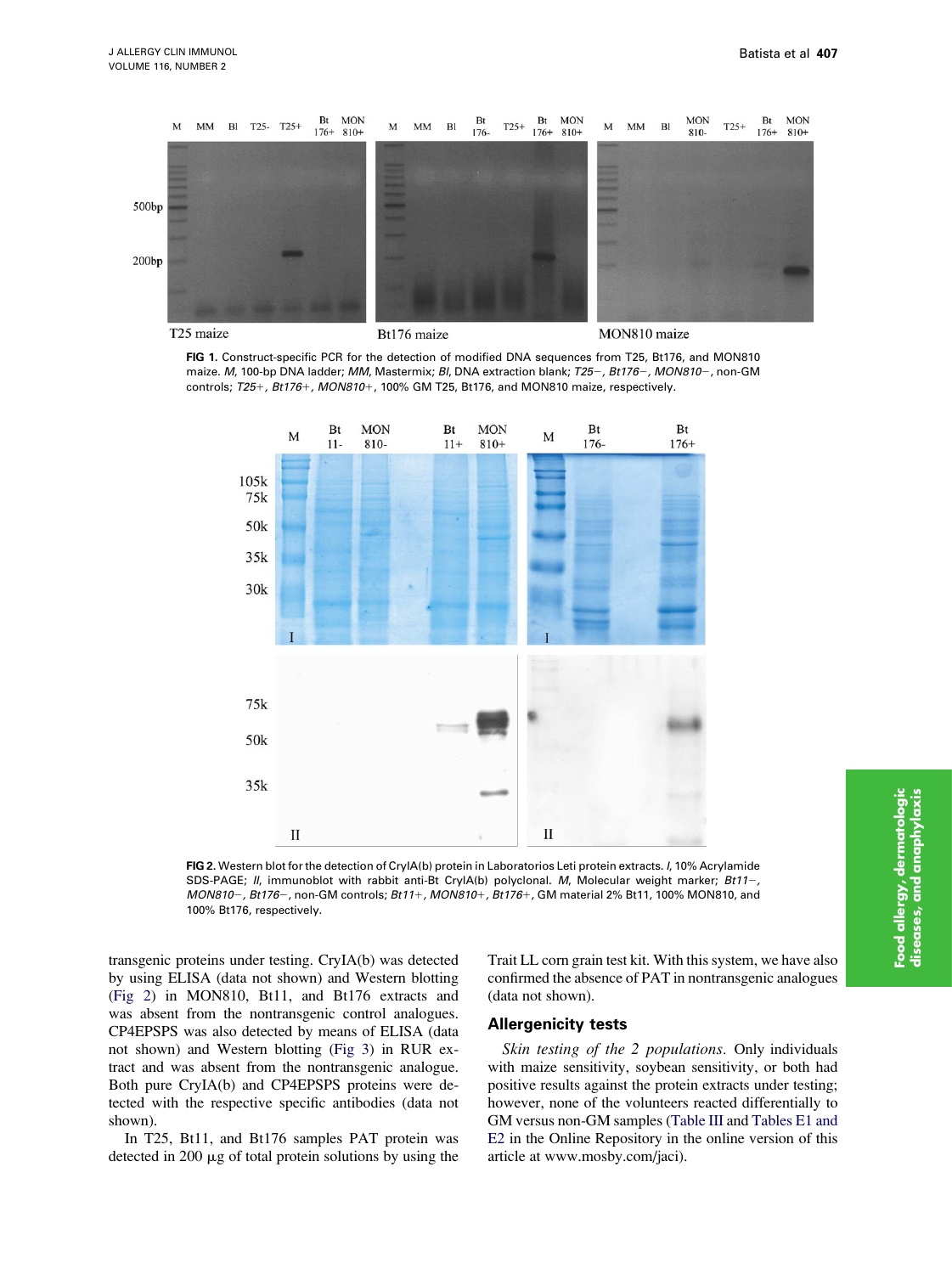<span id="page-5-0"></span>

FIG 3. Western blot for the detection of CP4EPSPS protein in Laboratorios Leti protein extracts. I, 10% Acrylamide SDS-PAGE; II, immunoblot with anti-CP4EPSPS goat serum (IgG). M, Molecular weight marker; Bt11-, Bt176-, RUR-, non-GM controls; Bt11+, Bt176+, RUR+, GM material 2% Bt11, 100% Bt176, and 5% RUR, respectively.

TABLE III. Results obtained with the allergenicity tests performed by using SPTs and IgE immunoblot reactivity assays

|                 | <b>SPTs</b>                     |                                     | IgE immunoblot<br>reactivity assay |                                     |
|-----------------|---------------------------------|-------------------------------------|------------------------------------|-------------------------------------|
|                 | No. of<br>individuals<br>tested | <b>Positive</b><br>responses<br>(%) | No. of<br>individuals<br>tested    | <b>Positive</b><br>responses<br>(%) |
| GM protein      |                                 |                                     |                                    |                                     |
| <b>PAT</b>      | 77                              | 0                                   | NT                                 |                                     |
| CRY1A(b)        | 77                              | 0                                   | 57                                 | 0                                   |
| <b>CP4EPSPS</b> | 27                              |                                     | 57                                 | 0                                   |

NT, Not tested.

All the patients had wheals larger than 3 mm for histamine, and none of them reacted against the negative control.

IgE Immunoblot reactivity assay of sera from patients with food allergy. Two types of Western blotting results ([Figs 4 and 5\)](#page-6-0) were observed. In [Fig 4](#page-6-0) serum from an individual with octopus allergy of class 4 on specific UniCAP testing reacted only against positive controls. In [Fig 5,](#page-6-0) concerning an individual with peanut allergy of class 6 on a specific UniCAP test, positive signals were observed against the positive control but also against other maize and soya protein extracts.

None of the volunteers tested presented differential signals against nontransgenic versus transgenic protein extracts (Table III). All 24 individuals tested against pure transgenic proteins (CP4EPSPS and CryIAb) presented no detectable reactions against these controls.

#### **DISCUSSION**

Although absolute certainties regarding GM food risks to health and the environment will hardly be obtained, reports regarding potential problems have raised public concern. Some of the concerning issues include the putative toxicity-allergenicity of crops expressing foreign proteins,<sup>[22-25](#page-7-0)</sup> although these fears have not been confirmed in some later studies,  $26.27$  and the adequacy of the

methods of testing have been questioned.<sup>[28](#page-7-0)</sup> Considering that the past few decades have witnessed a significant increase in IgE-mediated allergic diseases, the allergenic potential of these novel foods is a major concern in public health.

The food inquiry performed in this study indicated that the probability of an individual having eaten GM food was near 100% ([Table II\)](#page-3-0). This value is probably underestimated because each individual probably consumed each product several times, which was not considered in statistical calculations.

Also, it is possible that the first sensitization occurred during breast-feeding in the individuals submitted to SPTs and Western blot analyses who were younger than 6 years (the time between the first commercialization in 1998 and  $2004$ .<sup>[29](#page-7-0)</sup> It therefore seems reasonable to assume that all the individuals participating in this study had already been in contact with the products tested.

The DNA and protein quality analysis performed in this study confirmed the quality of flour samples and maize and soya protein extracts ([Figs 1-3\)](#page-4-0). In the Western assay for the detection of CryIA(b) in Bt11, Bt176, MON810, and nontransgenic control analogues ([Fig 2](#page-4-0)), the multiple bands approximately equal to the CryIA(b) trypsin resistant core observed are likely the products of endogenous grain proteases.[30](#page-7-0) Some of the protein is degraded further to produce lower-molecular-weight bands, including a 30-kd product previously reported.<sup>30</sup>

As already mentioned, we have performed this study on sensitive populations. The population submitted to SPTs and immunoblot analyses was composed of individuals with food allergy and inhalant allergy, many of them children. Children are more susceptible to food allergies than adults. This higher susceptibility is probably the result of immunologic immaturity and, to some extent, immaturity of the gut. $31,32$  In addition, children who have preexisting food allergies are more likely to experience allergic reactions to other foods introduced in their diets.

The absence of detectable differences in IgE reactivity between GM maize and soya samples and the corresponding wild-type samples obtained in this study is in accordance with some previously published results.  $33,34$ 

The appearance of nondifferential bands on some chemiluminescence films for maize and soya protein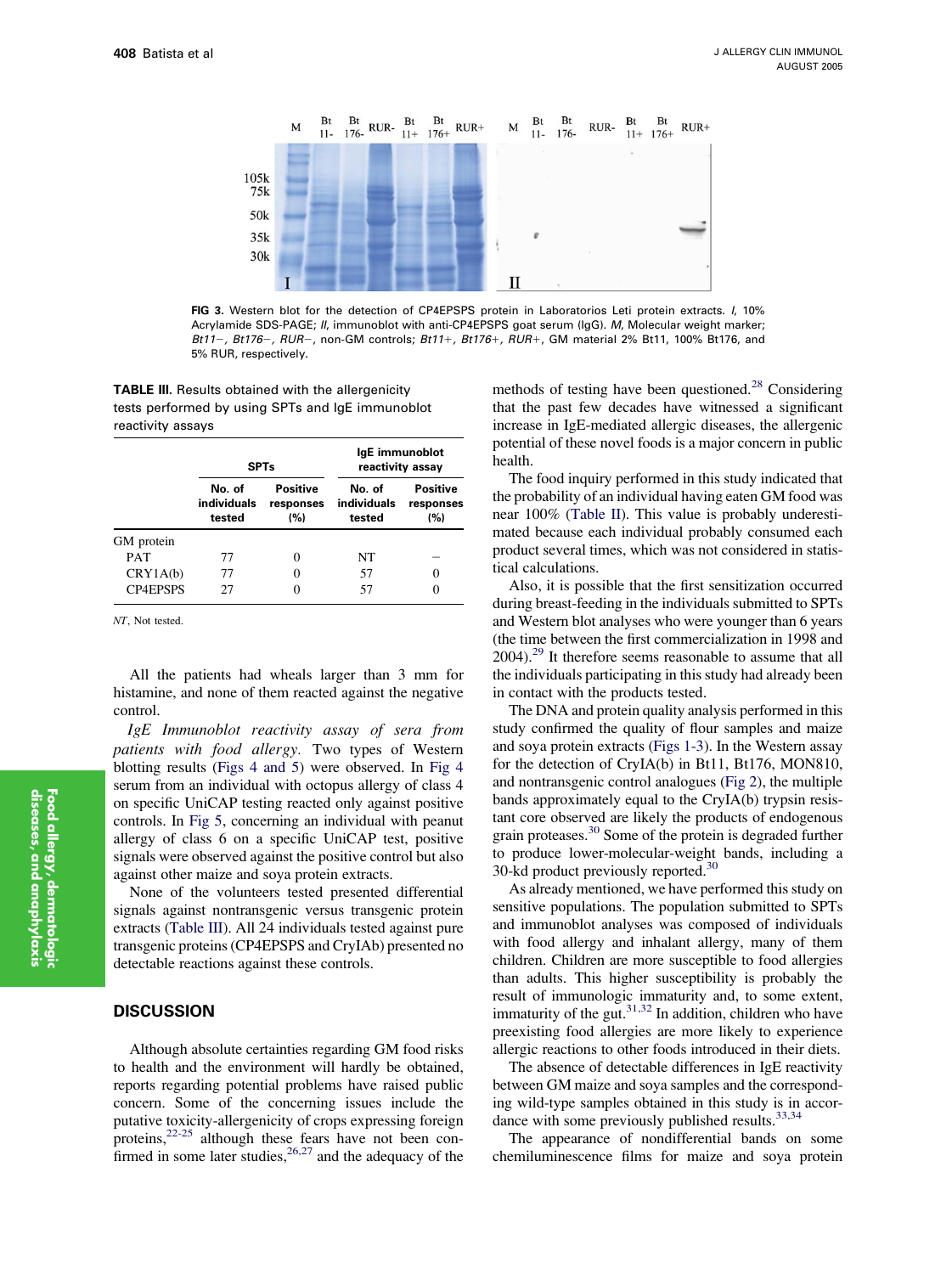<span id="page-6-0"></span>

FIG 4. IgE antibody reactivity assay from an octopus-sensitive patient. I, 10% Acrylamide SDS-PAGE; II, immunoblot. M, Molecular weight marker; Bt11-, Bt176-, RUR-, MON810-, non-GM controls; Bt11+,  $Bt176+$ ,  $RUR+$ ,  $MON810+$ , GM material 2% Bt11, 100% Bt176, 5% RUR, and 100% MON810, respectively; Otp, Octopus protein extract; Cry, CryIA(b); CP4, CP4EPSPS.



FIG 5. IgE antibody reactivity assay from a peanut-sensitive patient. I, 10% Acrylamide SDS-PAGE; II, immunoblot. M, Molecular weight marker; Bt11-, Bt176-, RUR-, non-GM controls; Bt11+, Bt176+, RUR+, GM material 2% Bt11, 100% Bt176, and 5% RUR, respectively; Pnt, Peanut protein extract.

extract lanes (Fig 5) might be due to the phenomenon of cross-reactivity among various plant and animal proteins.[35,36](#page-7-0) In the example presented in Fig 5, although the patient tested had only documented peanut allergy (class 6 on UniCAP test), it was shown that he also had IgE binding to other foods, such as almond (class 2), hazelnut (class 3), walnut (class 2), cashew (class 4), soybean (class 3), and maize (class 3). This fact justifies the appearance of the nondifferential bands on maize and soya lanes.

Although IgE detection (either SPT or specific IgE) serves as a good indicator of sensitization but not necessarily of disease, in the clinical setting the absence of detectable IgE was found to have excellent negative predictive accuracy indices and therefore might be very useful in excluding the presence of immediate food hyper-sensitivity.<sup>[37](#page-7-0)</sup>

In this study we did not obtain any differential positive results, which allows us to conclude that the transgenic products under testing seem to be safe regarding their allergenic potential. Although we succeeded in integrating a private clinic and a hospital in this study, it would be desirable to increase the size of the analyzed population and eventually extend this work to other countries.

We also propose the development and use of clinical testing with specific IgE in the postmarketing surveillance of foods produced through biotechnology. Positive test results should be followed by double-blind, placebocontrolled food challenges under appropriate clinical observation to identify true clinical reactions.<sup>[38](#page-7-0)</sup>

We gratefully acknowledge the National Service of Plant Protection (DGPC) for providing BT176, T25, MON810, and nontransgenic analogue maize samples; Laboratorios Leti for the